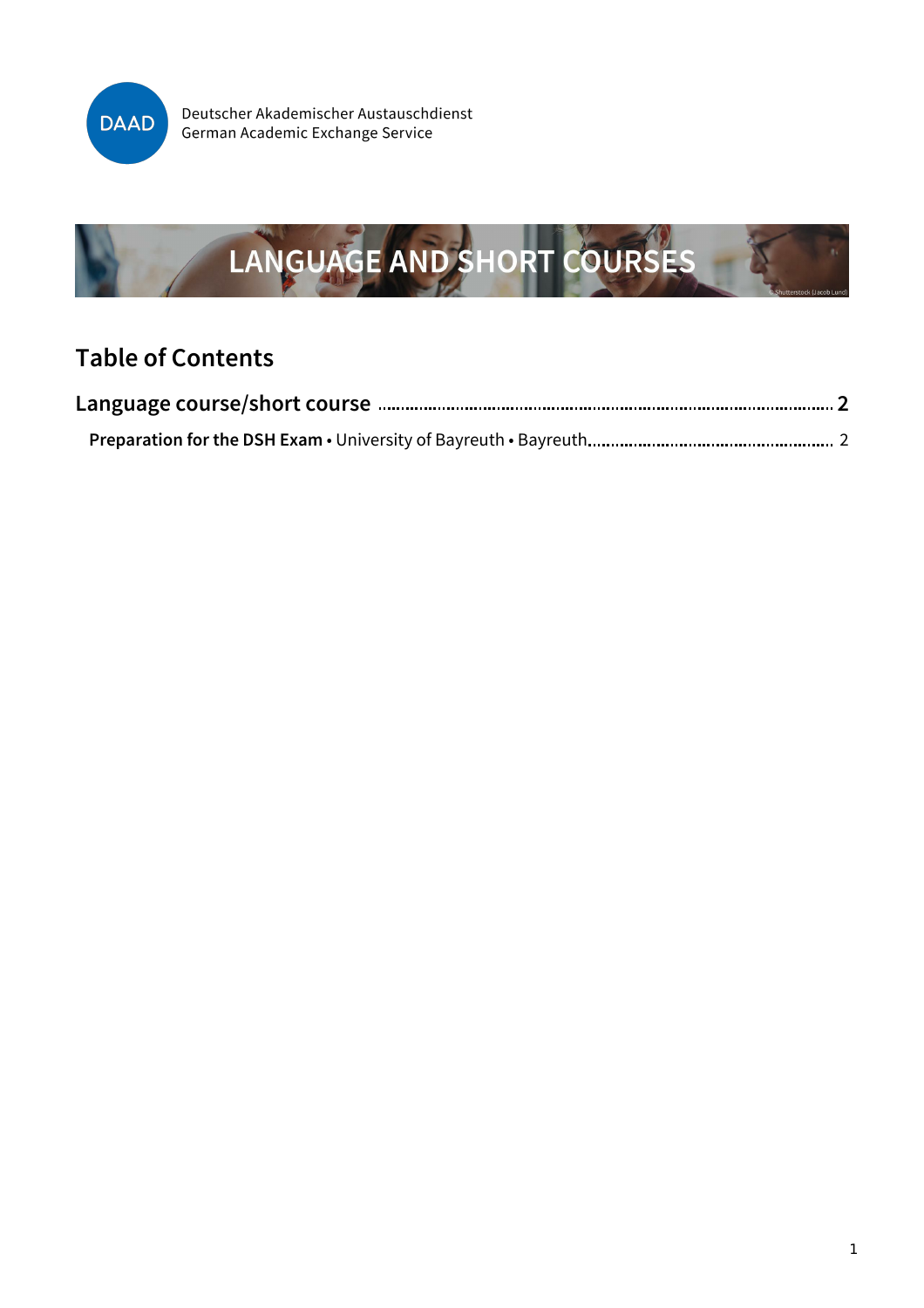# <span id="page-1-0"></span>Language course/short course



### <span id="page-1-1"></span>**Preparation for the DSH Exam**

**University of Bayreuth • Bayreuth**

#### **Overview**

| <b>Course location</b>                                | Bayreuth                                                                                                                                                                                                                                                                                                                                                                                                                                                                                                                                                                                                                                                                                                                                                                      |
|-------------------------------------------------------|-------------------------------------------------------------------------------------------------------------------------------------------------------------------------------------------------------------------------------------------------------------------------------------------------------------------------------------------------------------------------------------------------------------------------------------------------------------------------------------------------------------------------------------------------------------------------------------------------------------------------------------------------------------------------------------------------------------------------------------------------------------------------------|
| In cooperation with                                   | IIK Bayreuth e.V.                                                                                                                                                                                                                                                                                                                                                                                                                                                                                                                                                                                                                                                                                                                                                             |
| <b>Teaching language</b>                              | German<br>$\bullet$                                                                                                                                                                                                                                                                                                                                                                                                                                                                                                                                                                                                                                                                                                                                                           |
| Language level of course                              | German: B2, C1, C2<br>٠                                                                                                                                                                                                                                                                                                                                                                                                                                                                                                                                                                                                                                                                                                                                                       |
| Date(s)                                               | September 05 - September 30, 2022 (Registration deadline of course provider: July 15, 2022)<br>$\bullet$                                                                                                                                                                                                                                                                                                                                                                                                                                                                                                                                                                                                                                                                      |
| <b>Target group</b>                                   | This course is a special offer for students who are enrolled at the University of Bayreuth and want to<br>prepare for the DSH exam. However, all other students who wish to improve their language skills<br>are also very welcome. Following this course, an enrolment for the examination at the University of<br>Bayreuth is possible if you are currently enrolled here as a student.                                                                                                                                                                                                                                                                                                                                                                                     |
| Description/content                                   | The "Preparation for the DSH Exam" specialised course comprises 25 hours per week. Our weekly<br>programme will be rounded off by additional offers like campus and city tours.<br>International students must acquire sufficient knowledge of the German language. Students who<br>cannot provide language certification must take the DSH or TestDaF exam in order to study at a<br>German university.<br>This course will prepare you for all four parts of the exam (reading comprehension and scientific<br>structures, listening comprehension, text composition, and speaking). The instructor and the<br>participants will help you to develop effective strategies to cope with each part. Mock exams will<br>test your knowledge and familiarise you with the exam. |
| Average number of hours<br>per week                   | 25                                                                                                                                                                                                                                                                                                                                                                                                                                                                                                                                                                                                                                                                                                                                                                            |
| Average number of<br>participants per<br>group/course | 15                                                                                                                                                                                                                                                                                                                                                                                                                                                                                                                                                                                                                                                                                                                                                                            |
| ECTS points (max.)                                    | 4                                                                                                                                                                                                                                                                                                                                                                                                                                                                                                                                                                                                                                                                                                                                                                             |

### **Costs / Funding**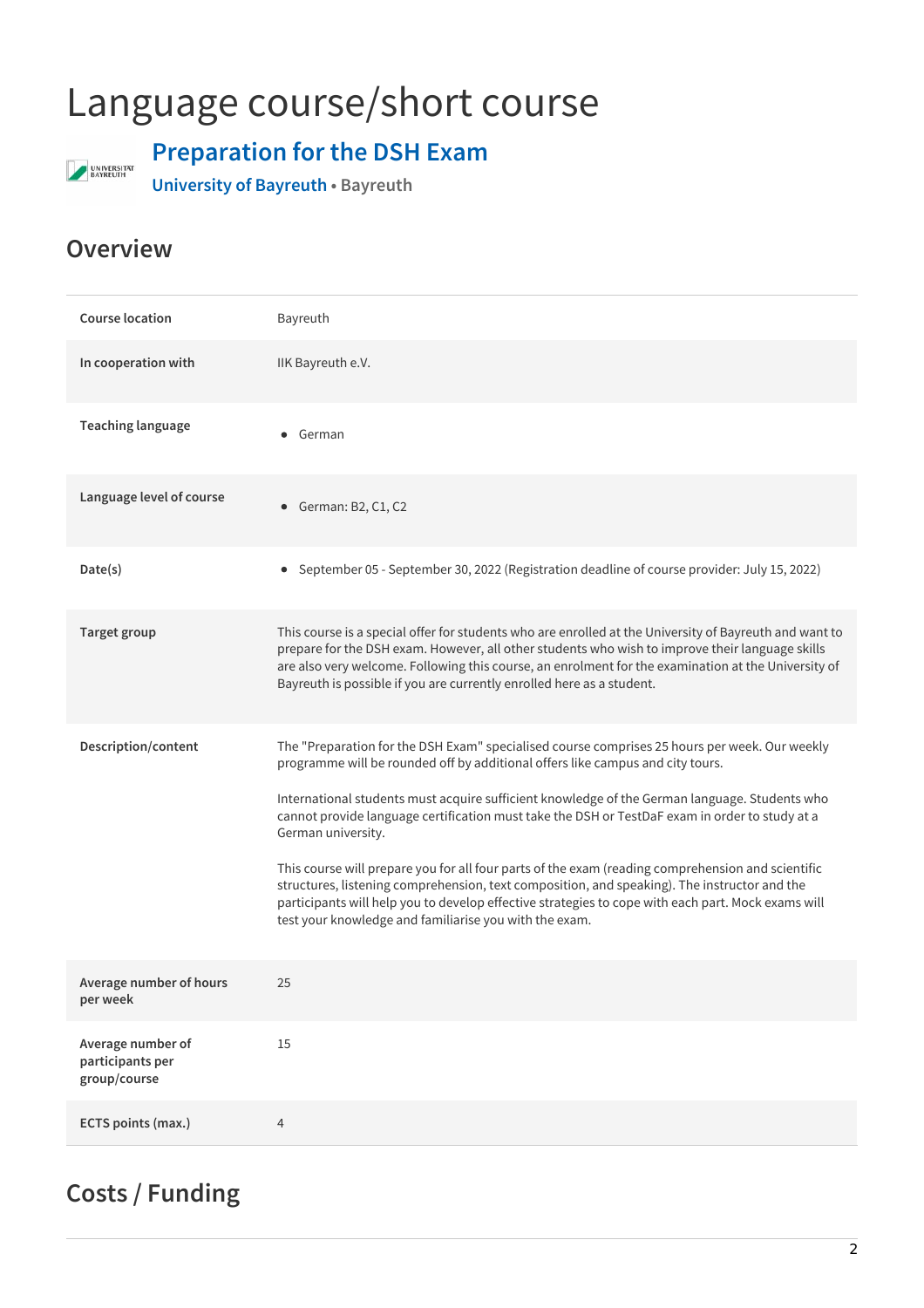| Dates and costs                                   | • September 05 - September 30, 2022 (Registration deadline of course provider: July 15, 2022)                                                                                                        |
|---------------------------------------------------|------------------------------------------------------------------------------------------------------------------------------------------------------------------------------------------------------|
| Price only on request                             | <b>Yes</b>                                                                                                                                                                                           |
| <b>Further information on</b><br>dates and prices | Date of arrival is one day before the course starts between 9:00 am and 3:00 pm<br>Additional costs can be incurred for the optional parts of the cultural programme (museum visits,<br>excursions). |

## **Requirements / Registration**

| <b>Teaching language</b> | • German                                  |
|--------------------------|-------------------------------------------|
| Language level of course | • German: B2, C1, C2                      |
| Language requirements    | German language skills level B2 or higher |
| Submit application to    | www.iik-bayreuth.de                       |

### **Services**

| Is accommodation<br>organised?                 | The organiser does not provide assistance.                                                                                                                             |
|------------------------------------------------|------------------------------------------------------------------------------------------------------------------------------------------------------------------------|
| Meals                                          | The student halls of residence and private shared flats are equipped with cooking facilities. Several<br>supermarkets and restaurants can be found in the city centre. |
| Is a social and leisure<br>programme offered?  | Yes                                                                                                                                                                    |
| Description of social and<br>leisure programme | Guided campus and city tours, get-togethers, sports programme                                                                                                          |
| Free internet access                           | Yes                                                                                                                                                                    |
| Support in visa matters                        | Yes                                                                                                                                                                    |
| Pick-up service from train<br>station/airport  | <b>No</b>                                                                                                                                                              |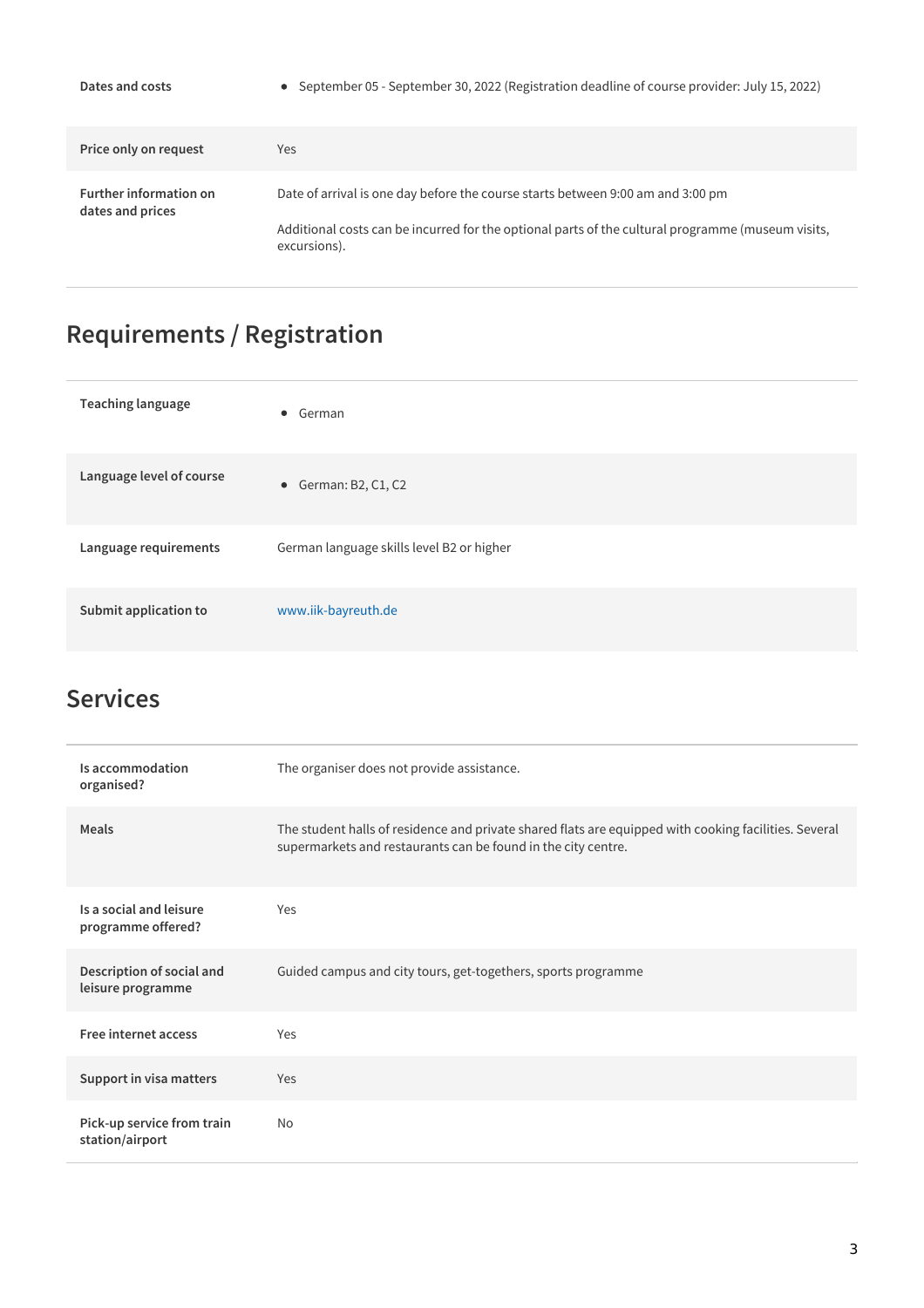### **Contact**

**[University](https://www.uni-bayreuth.de) of Bayreuth** International Office

Universitaetsstrasse 30 95447 Bayreuth

[info@iik-bayreuth.de](mailto:info@iik-bayreuth.de) Course website: <http://www.iik-bayreuth.de>



<https://www.facebook.com/IIKBayreuth>



Last update 04.07.2022 16:39:09